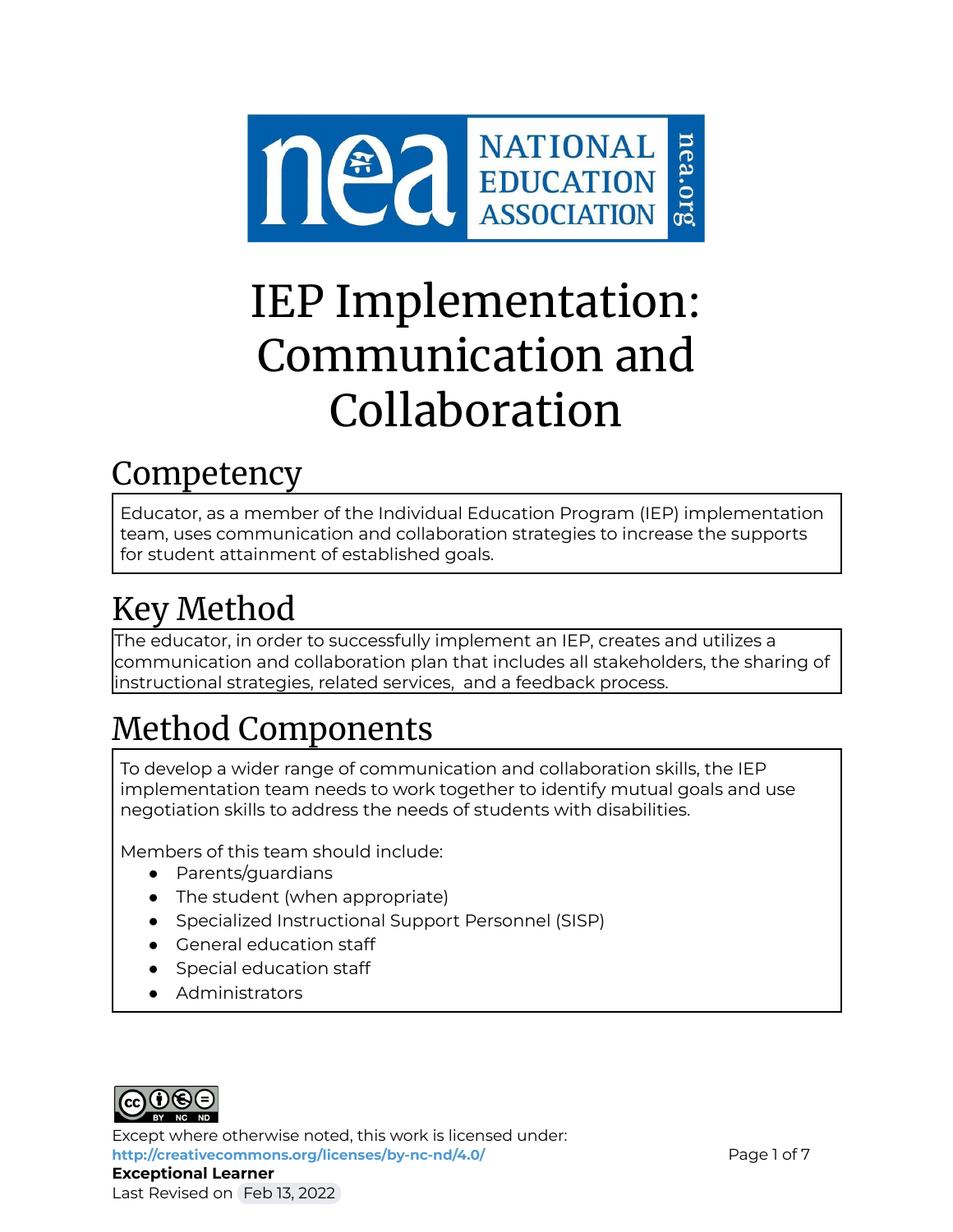### Co-Teaching

Co-teaching may be defined as the partnering of a general education teacher and a special education teacher or other specialist for the purpose of jointly delivering instruction to a diverse group of students, including those with disabilities or other special needs. Co-teachers need to share a common mission that includes the idea that all students should be held to high standards of learning while also ensuring that each child's unique instructional needs are met effectively. They must also align standards with the individualized goals and objectives of the IEP.

### Collaboration, Consultation, and Teamwork

When the IEP implementation team collaborates, the stigma of special education disappears and the student becomes OUR student. Not mine, not yours. Goals become more meaningful because there is no longer an "IEP" goal on top of general education demands. Education becomes a fluid and more effective process.

### Parent/Family Engagement

Parents are an invaluable source of information about their child's past experiences and skills in settings other than your classroom. Talk with parents one-on-one to learn more about their child's goals, strengths, and support needs. Ask families for specific ideas on how your team might successfully include their child in the IEP process, and then be sure to incorporate their suggestions.

*Parents are considered to be full and equal members of the IEP team, along with school personnel (34 CFR 300.322). Parents are crucial members of the team because they have unique knowledge of their child's strengths and needs. Parents have the right to be involved in meetings that discuss the identification, evaluation, and educational placement of their children, as well as IEP development for them. They also have the right to ask questions, dispute points, and request modifications to the plan, as do all members of the IEP team.*

### Student Engagement

As appropriate, students with disabilities should be included in the IEP process. Many students are able to advocate for themselves, and by including them in the process, you are providing them with a voice and empowering them to be proactive in having their educational needs met.

Highlights of IDEA:

- Public agency must include the child with a disability at the IEP meeting "whenever appropriate."
- The child must be invited to attend the meeting "if the purpose of the meeting will be the consideration of the postsecondary goals for the child



Except where otherwise noted, this work is licensed under: **<http://creativecommons.org/licenses/by-nc-nd/4.0/>** Page 2 of 7 **Exceptional Learner** Last Revised on Feb 13, 2022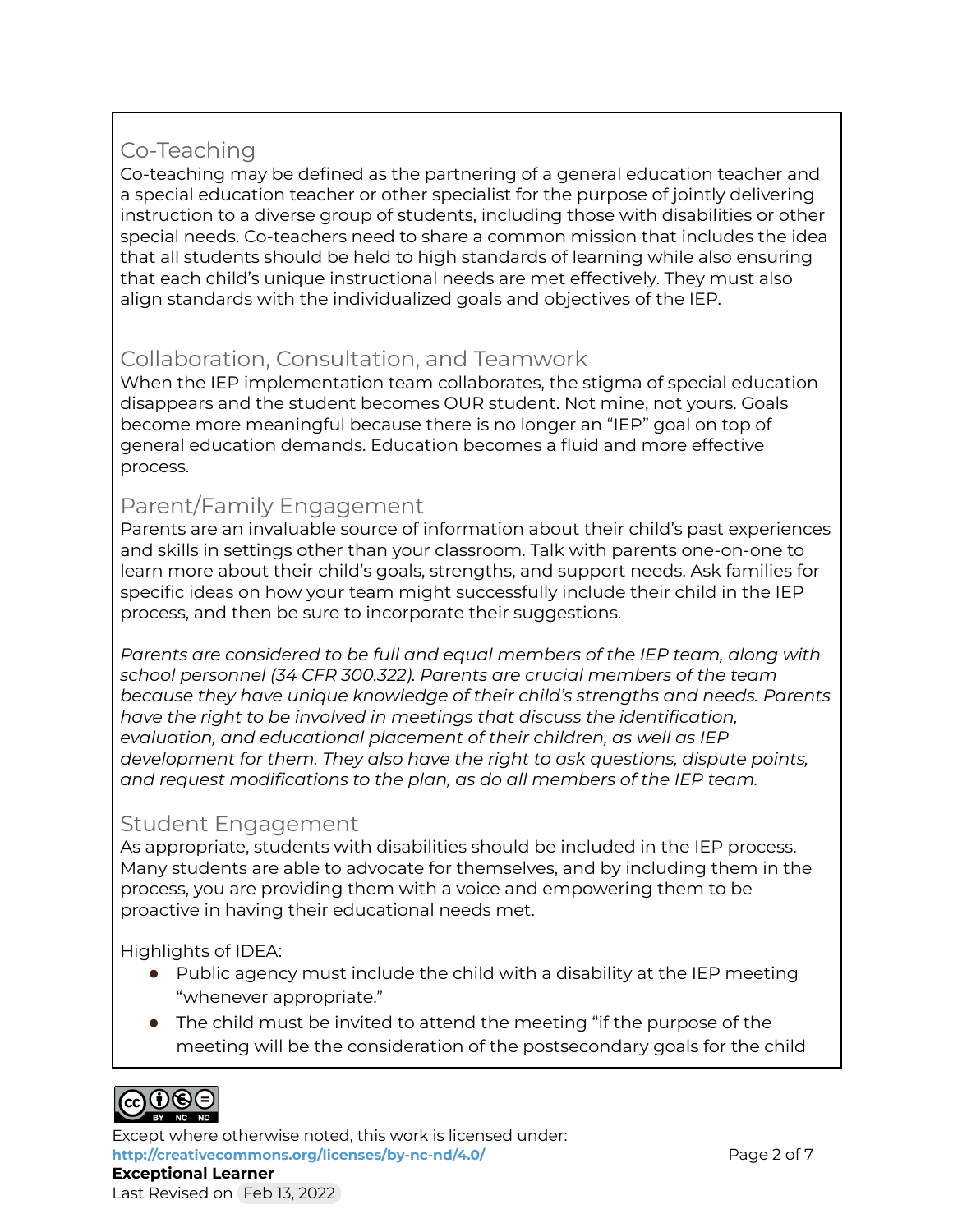and the transition services needed to assist the child in reaching those goals."

● Until the child reaches the age of majority under State law, unless the rights of the parent to act for the child are extinguished or otherwise limited, only the parent has the authority to make educational decisions for the child under Part B of the Act, including whether the child should attend an IEP meeting (71 Fed. Reg. at 46671)

## Supporting Rationale and Research

Elser, C. (2017). *The power of team in IEP meetings*. Retrieved from Electronic Theses and Dissertations, University of Northern Iowa, 419: [https://scholarworks.uni.edu/etd/419.](https://scholarworks.uni.edu/etd/419)

Friend, M., Cook, L., Hurley-Chamberlain, D., & Shamberger, C. (2010). Co-Teaching: An Illustration of the Complexity of Collaboration in Special Education. *Journal of Educational and Psychological Consultation, (20)*1, 9-27. DOI: <https://doi.org/10.1080/10474410903535380>

The IDEA of Collaboration in Special Education: An Introspective Examination of Paradigms and Promise [https://doi.org/10.1207/s1532768xjepc0902\\_2](https://doi.org/10.1207/s1532768xjepc0902_2)

Nolan-Spohn, H. (2014). Increasing Student Involvement in IEPs. *Mid-Western Educational Researcher*, *(28)*3. Retrieved from [https://www.mwera.org/MWER/volumes/v28/issue3/v28n3-Nolan-VOICES-FROM-TH](https://www.mwera.org/MWER/volumes/v28/issue3/v28n3-Nolan-VOICES-FROM-THE-CLASSROOM.pdf) [E-CLASSROOM.pdf](https://www.mwera.org/MWER/volumes/v28/issue3/v28n3-Nolan-VOICES-FROM-THE-CLASSROOM.pdf)

### Resources

Template for Assignment

[Communication](https://docs.google.com/document/d/1VTm01JnaD4jhRpZvoMja-gdAXiwus3XZgAU5YGt0p1g/edit) and Collaboration Plan Template

Collaboration

[Collaboration](http://www.ncset.org) Between General and Special Education

What is Online [Collaboration?](https://www.lifewire.com/faqs-about-online-collaboration-2377250)



Except where otherwise noted, this work is licensed under: <http://creativecommons.org/licenses/by-nc-nd/4.0/> **Page 3 of 7 Exceptional Learner** Last Revised on Feb 13, 2022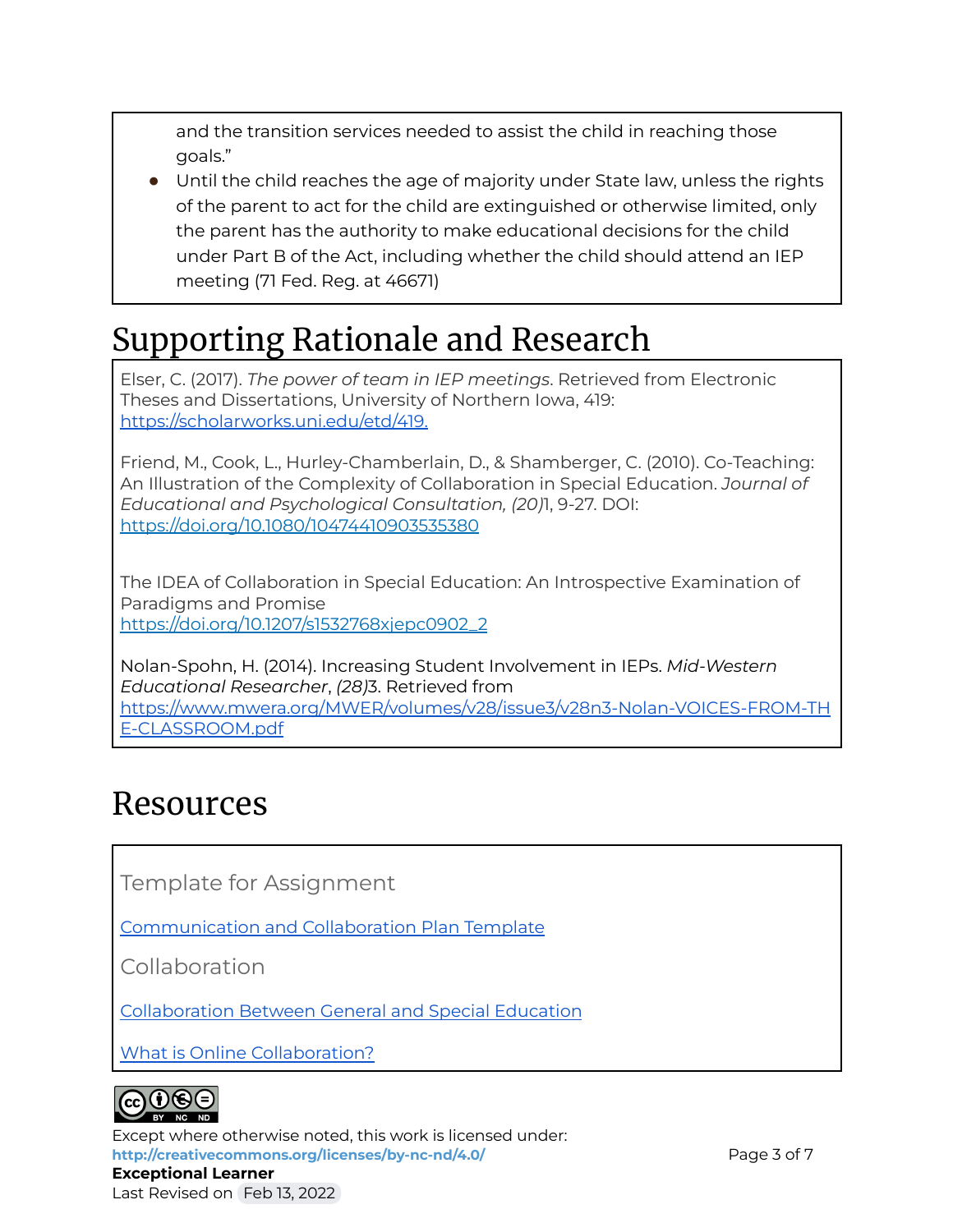Parent and Family Boosting Family [Involvement](http://blog.brookespublishing.com/9-ways-to-boost-family-involvement-in-the-iep-process/) in IEPs

Student Engagement [Transition](https://www.parentcenterhub.org/transitionadult/) Suite, a series of nine resource pages

[Students](https://www.parentcenterhub.org/student-involvement/) Get Involved!

Technology Assistance How to use [Dropbox](https://www.dropbox.com/help/files-folders/share-with-others) shared folders

Get started with docs, G Suite [Learning](https://gsuite.google.com/learning-center/products/docs/get-started/) Center

Types of Sessions and [Presentations](http://www.livingknowledge.org/conference/about-the-conference/types-of-sessions-and-presentations/)

### Submission Guidelines & Evaluation Criteria

*To earn the micro-credential, you must receive a passing score in Parts 1 and 3, and receive a proficient score for all components in Part 2.*

### Part 1. Overview Questions (Provides Context)

(250–500 words)

Please answer the following contextual questions to help our assessor understand your current situation. *Please do not include any information that will make you identifiable to your reviewers.*

- Describe your school site. Include student demographics, the total number of students, the percentage of the student population identified as having a disability, and the role of each member of the IEP team.
- Describe the students you engage with daily. Include grade level, subject area, cultural backgrounds, and special considerations regarding student characteristics (English language learners, students with exceptionalities, etc.).
- What are the typical communication patterns between the adults (and students, when appropriate) on the IEP team?
- How many students are you serving overall, and how many of these are students with an IEP?



Except where otherwise noted, this work is licensed under: **<http://creativecommons.org/licenses/by-nc-nd/4.0/>** Page 4 of 7 **Exceptional Learner**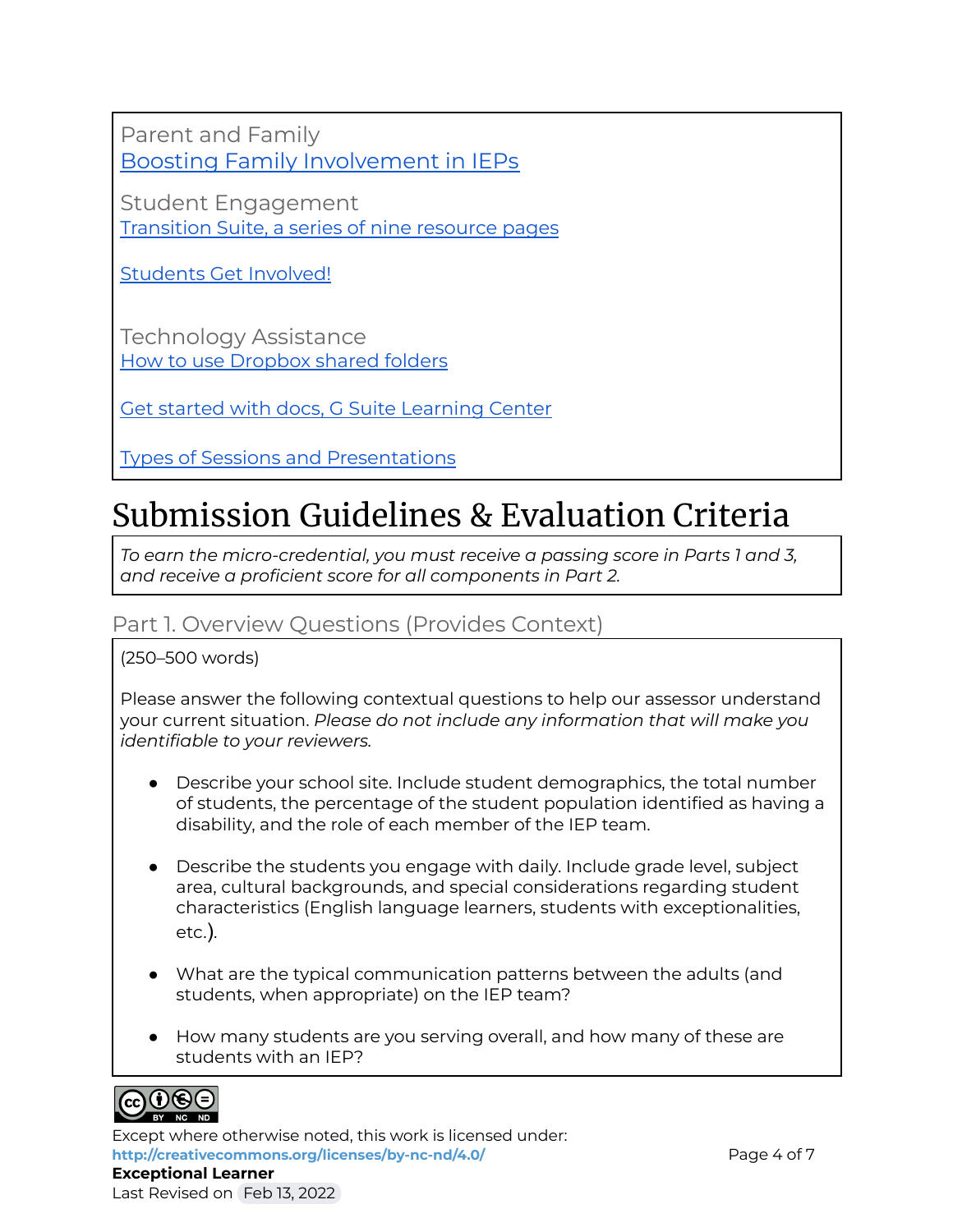- Describe how issues regarding diversity, equity, cultural competency, and/or bias are addressed.
- Identify the current strengths in and barriers to communication and collaboration, including the ability to have difficult conversations, with the IEP implementation team in your work site and assess how these impact your day-to-day practice.

**Passing:** Responses should lead the assessor to have a clear understanding of the demographics of the student population, the current role and involvement of the educator and other IEP team members, and the current strengths in and barriers to communication and collaboration.

### Part 2. Work Examples/Artifacts/Evidence

To earn this micro-credential, please submit the following **three artifacts** as evidence of your learning. *Please do not include any information that will make you or your students identifiable to your reviewers*.

### **Artifact 1: Communication and Collaboration Plan**

Generate a communication and collaboration plan, utilizing the template provided in the resource section, for one student with an IEP who needs a variety of services.

### **Artifact 2: Documentation of Effectiveness**

Over a period of 20 to 30 school days, assess and document the effectiveness of the communication/collaboration plan, noting progress, successes, barriers, and/or concerns. (Add to template Part 2: 1 in the last column.)

#### **Artifact 3: Feedback from IEP Team**

Ask for the following feedback from two members of the IEP team.

- How has IEP team communication and collaboration improved?
- How has improved team communication and collaboration supported students' attainment of their goals?
- What should the team's next steps be?

*Compile feedback responses into one document and submit in the designated area.*



Except where otherwise noted, this work is licensed under: **<http://creativecommons.org/licenses/by-nc-nd/4.0/>** Page 5 of 7 **Exceptional Learner** Last Revised on Feb 13, 2022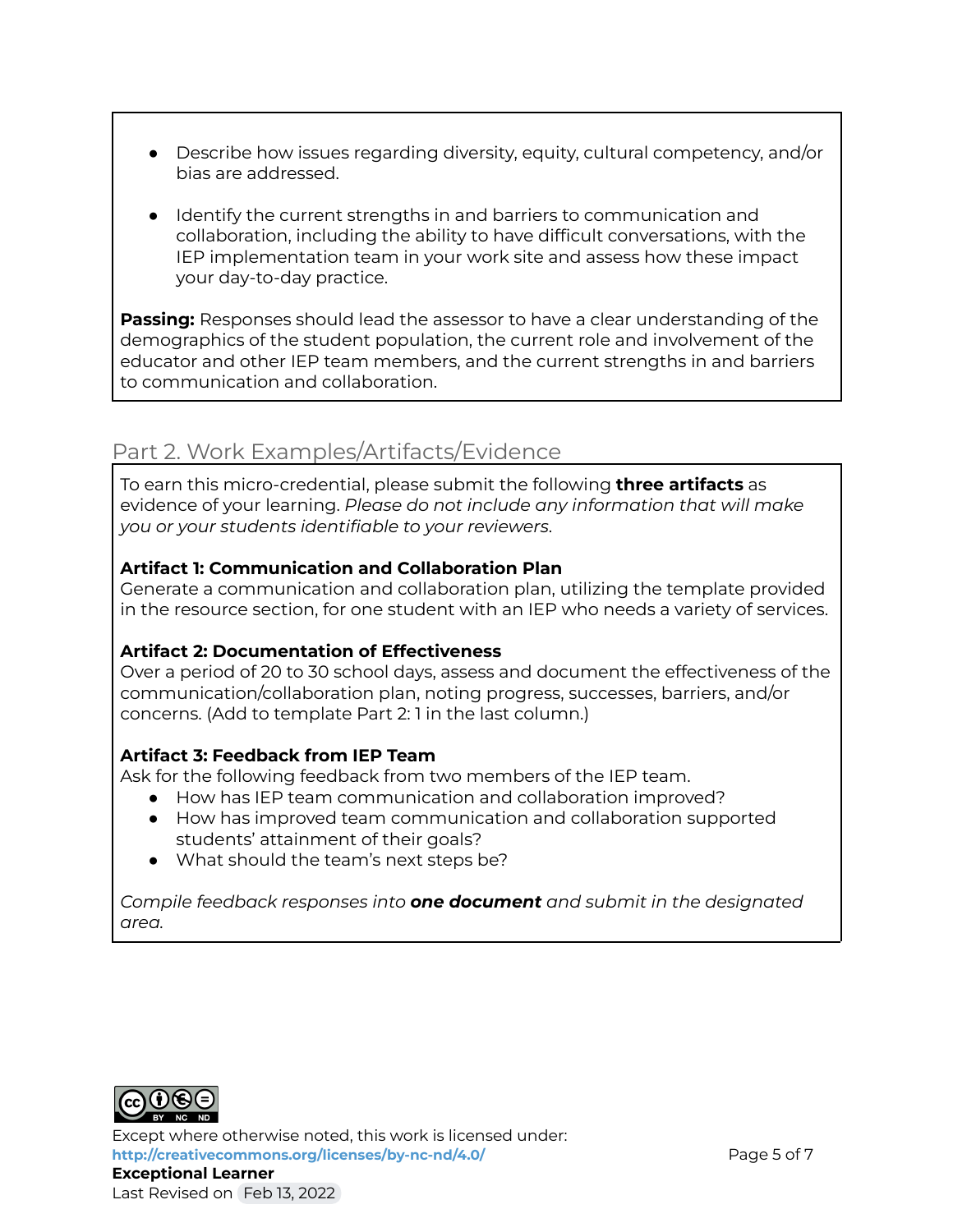Part 2. Rubric

|                                                                            | <b>Proficient</b>                                                                                                                                                                                                                                           | <b>Basic</b>                                                                                                                                                                                              | <b>Developing</b>                                                                                                                        |
|----------------------------------------------------------------------------|-------------------------------------------------------------------------------------------------------------------------------------------------------------------------------------------------------------------------------------------------------------|-----------------------------------------------------------------------------------------------------------------------------------------------------------------------------------------------------------|------------------------------------------------------------------------------------------------------------------------------------------|
| <b>Artifact 1:</b><br>Communication<br>and<br><b>Collaboration</b><br>Plan | All parts of the<br>template are<br>completed.                                                                                                                                                                                                              | Plan is missing 1-2 of<br>the required<br>components.                                                                                                                                                     | Plan is missing 3 or<br>more required<br>components.                                                                                     |
|                                                                            | Plan notes all<br>critical members<br>(using initials and<br>role only) and<br>clearly defines their<br>roles.                                                                                                                                              | Plan is missing 1-2<br>critical members, or<br>is not clear in<br>defining their role(s).                                                                                                                 | Plan is missing 3 or<br>more critical<br>members, or is not<br>clear in defining their<br>$role(s)$ .                                    |
|                                                                            | Shows clarity and<br>evidence of the<br>frequency of<br>communication<br>with specific<br>members of the IEP                                                                                                                                                | Lacks evidence of<br>frequency of<br>communication<br>with specific<br>members of the IEP<br>team.                                                                                                        | Lacks evidence of<br>frequency of<br>communication with<br>specific members of<br>the IEP team.                                          |
|                                                                            | team.<br>Includes evidence<br>of shared planning<br>between all<br>stakeholders.                                                                                                                                                                            | Includes evidence of<br>shared planning but<br>does not include all<br>stakeholders.                                                                                                                      | Lacks evidence of<br>shared planning<br>between stakeholders.                                                                            |
| <b>Artifact 2:</b><br><b>Documentation</b><br>of Effectiveness             | Includes sufficient<br>documentation to<br>show fidelity of<br>implementation of<br>communication<br>and collaboration<br>plan.<br>Documentation<br>may include:<br>-Measured progress<br>toward goals<br>-Shared successes<br>-Barriers and/or<br>concerns | Includes some<br>documentation of<br>communication and<br>collaboration but<br>may not be enough<br>to show fidelity of<br>implementation.<br>Documentation is<br>weakly related to<br>the student's IEP. | Lacks documentation<br>of progress,<br>successes, barriers,<br>and/or concerns.<br>Documentation does<br>not relate to student's<br>IEP. |
|                                                                            | Documentation<br>directly relates to<br>student's IEP.                                                                                                                                                                                                      |                                                                                                                                                                                                           |                                                                                                                                          |



Except where otherwise noted, this work is licensed under: <http://creativecommons.org/licenses/by-nc-nd/4.0/><br>
Page 6 of 7 **Exceptional Learner** Last Revised on Feb 13, 2022